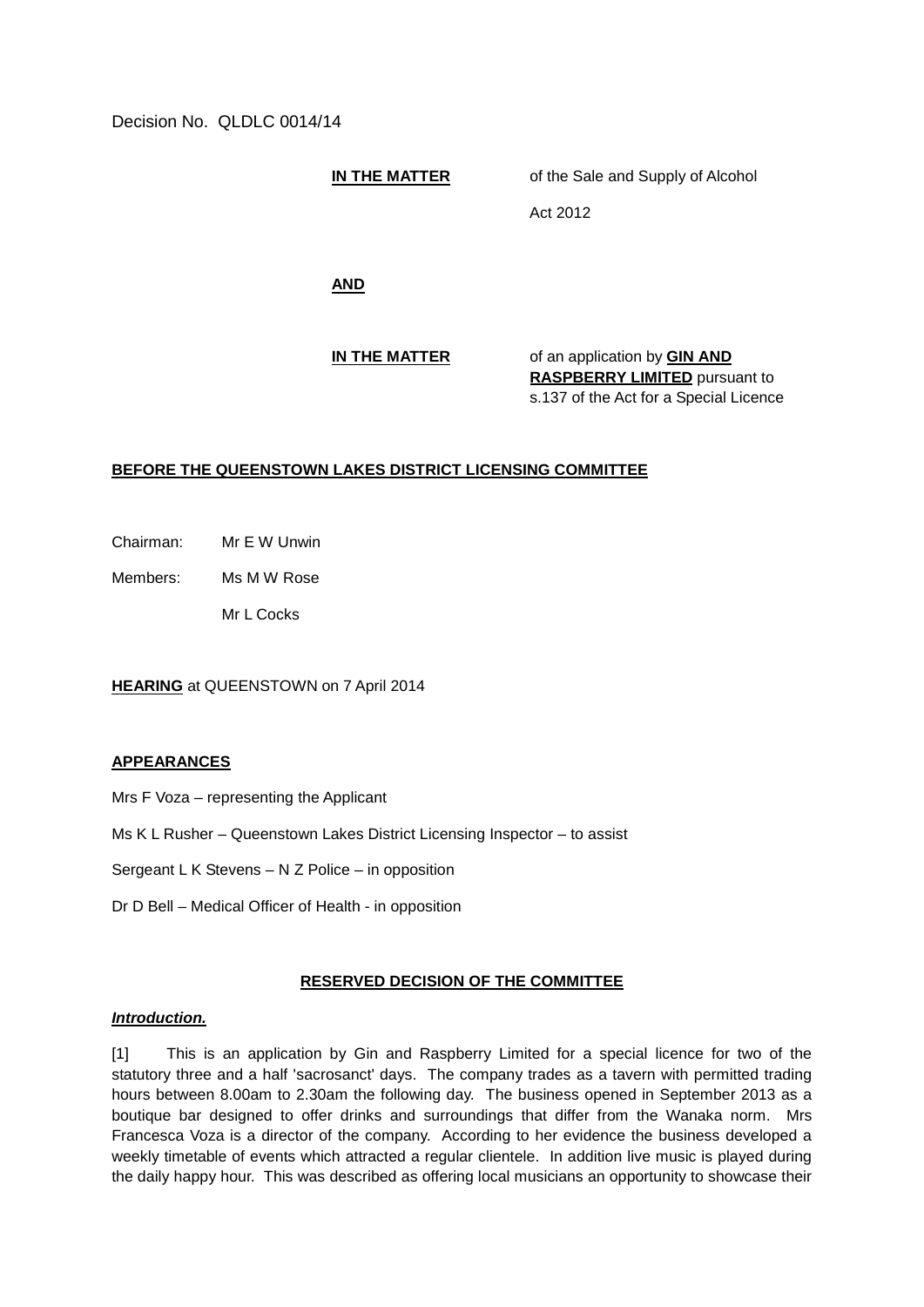talents. Mrs Voza stated that the business was building towards being a venue for live entertainment as well as special events focusing on a high standard of performing artists.

[2] The application is to sell liquor to members of the public on Good Friday and Easter Sunday from 5.00pm to 2.30m the following day. We acknowledge that the business is legitimately able to operate from midnight to 2.30am on Easter Saturday and Easter Monday so that the request is for seven hours trading on each day. The first event was called "Good Friday – Fuzzpunch Live Music" and the principal purpose of the event was described as "Live Music Event". The second event was described as "Easter Sunday – 1920's Speakeasy Jazz Night" and the principal purpose of the evening was described as "Live Jazz Group – Dancing – Themed Dress code – Themed Decorations – Themed Food and Drinks".

[3] The applications should be viewed against a background of the bi-annual 'Warbirds over Wanaka' major event due to take place in Wanaka at Easter. This event is held at the Wanaka Airport some distance out of Wanaka, where approximately 50,000 people are expected to attend on the three days of Good Friday, Saturday and Easter Sunday. The first day is practice day and the remaining two days comprise continuous entertainment finishing at about 4.30pm each day. There will be eight outlets selling alcohol under special licences at the event. Because of the large numbers of people attracted to Wanaka over this Easter weekend, a number of licensed premises have applied for special licences to sell alcohol in Wanaka itself.

# *The Application.*

[4] In her evidence Mrs Voza stated that they hoped to be able to have the doors open for the massive number of tourists descending on Wanaka for the holiday weekend. She added that 'Warbirds over Wanaka' had always fostered an excited and energetic atmosphere in Wanaka. The business hoped to have the chance to showcase some of the incredible talent Wanaka has on offer as well as providing the musicians with an opportunity to perform in front of lots of new faces.

[5] 'Fuzz Punch' is a local Wanaka band. This band has played at the premises before particularly New Year's Eve and Halloween. The plan is to charge \$10.00 for a ticket which may be purchased at the premises prior to the event or at the door if unsold. The estimate of people attending was 150 to 180. On the first evening a local singer would operate for the first four hours and the band would start at 10.00pm and go through to 2.00am. The company would provide its usual snack foods that are normally available, and in addition there was a capacity to order pizzas from a mobile wood fired pizza that the company also operates.

[6] The second proposed event has the same style or format. Tickets would be \$10.00 able to be purchased at the premises prior to the event or at the door if unsold. Bar food and pizzas would be available. The theme was to be 1920's to 1940's. The entertainment would start with a 17 year-old acoustic solo musician. She will play and sing for four hours. At 10.00pm the Les Richardson Quartet would play with several vocalists. Apparently the members of the quartet are playing as individuals during the day. Mrs Voza stated that the evening would be special and they intended to continue the theme and excitement of Warbirds over Wanaka with 1920 to 1940's themed evening with the jazz band music reflecting the era, and patrons encouraged to dress up. Free themed nibbles would be offered during the evening.

#### *The Inspector.*

[7] The Inspector is required by S.137 of the Act to inquire into and file a report on the application. A comprehensive report was duly received. She pointed out that the applicant used Facebook to promote the bar and she attached a number of posts on the company's Facebook page which showed that live music featured in the company's normal course of business. She noted the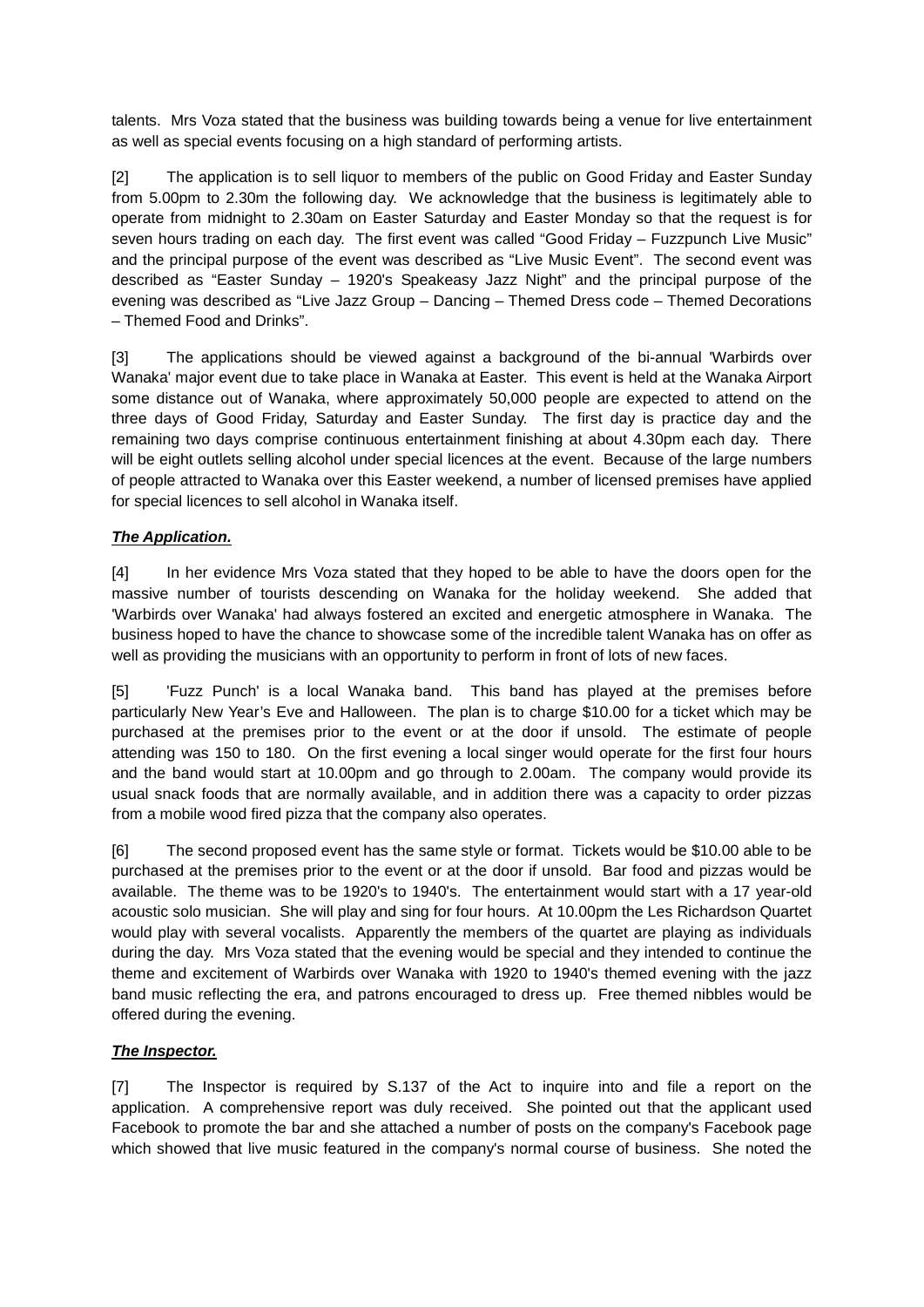matters in opposition raised by the other reporting agencies which therefore brought into question whether the applicant had met the criteria set out in s. 142 of the Act.

### *The Reports from NZ Police and the Medical Officer of Health.*

[8] Pursuant to s.141 of the Act the Police must inquire into an application and must file a report if they have any matters in opposition. In this case Sergeant L K Stevens provided very helpful submissions. She noted that on each occasion the main act did not start until 10.00pm some five hours after the door had opened. She pointed out that the events were open to the general public in that tickets would be available at the door. She produced a Facebook entry which indicated that Fuzz Punch would be playing regularly over the winter months. She also produced another entry which advertised Paul Ubana Jones who was playing a week before Easter for which tickets were \$15.00 increasing to \$20.00 at the door. In general she argued that the applicant often has live bands and live entertainment.

[9] Sergeant Stevens referred to the decisions of *Membrey re [2009] NZLLA 378* in which the Authority stated:

> *"It seems to us that the less planning that has taken place, the less likely it is that a serious event is being contemplated. As stated above, it is not as if a live band is that special. In our view the prospect of a band does not make the business of a tavern after midnight, significantly different."*

And *K A Pirovano [2006] NZLLA 727* in which the Authority concluded:

## *"Nevertheless the only practical way to resolve the matter is to have the law changed rather than treat it without respect."*

[11] The Sergeant concluded with the submission that the proposed events had been contrived to enable the company to trade at a time when the legislation otherwise required the premises to be closed. She argued that the entertainment that was anticipated was merely business as usual.

[12] Dr D W Bell has been a registered medical practitioner since 1998. He has been the Medical Officer of Health for Otago and Southland since 1998 under designation. We note that under s.141 of the Act he "may" inquire into an application for a special licence, and "may" report if he has matters in opposition. He submitted that the legislation was clear about restrictions of trade on certain days of the year. Therefore when a special licence was sought on those days it was especially important that the criteria for the issue of the licence were clearly met. He argued that the proposed events did not significantly differ from normal trading, and suggested that it was important for a nationally consistent approach through clear and decisive interpretation of the Act that would ensure equity across the hospitality industry. He also contended that the application contravened the Object of the Act.

#### **The Committees Decision and Reasons.**

[13] At the conclusion of the hearing the committee gave an interim decision declining the application but reserving the right to give this fuller and more considered reserved decision.

[14] Section 47 of the Act provides that the holders of an on-licence are unable to sell alcohol on Good Friday, Easter Sunday, Christmas Day or before 1:00pm on Anzac day. There are 3 basic exceptions. The first exception is where a special licence for the premises is granted. The second exception is where persons are on the premise for the purpose of dining. And the third exception is where people are residing or lodging on the premises. Parliament has therefore decreed that the owners of on-licences have the right to apply to sell alcohol by way of a special licence on the 3 ½ sacrosanct days. However there are obstacles to be overcome.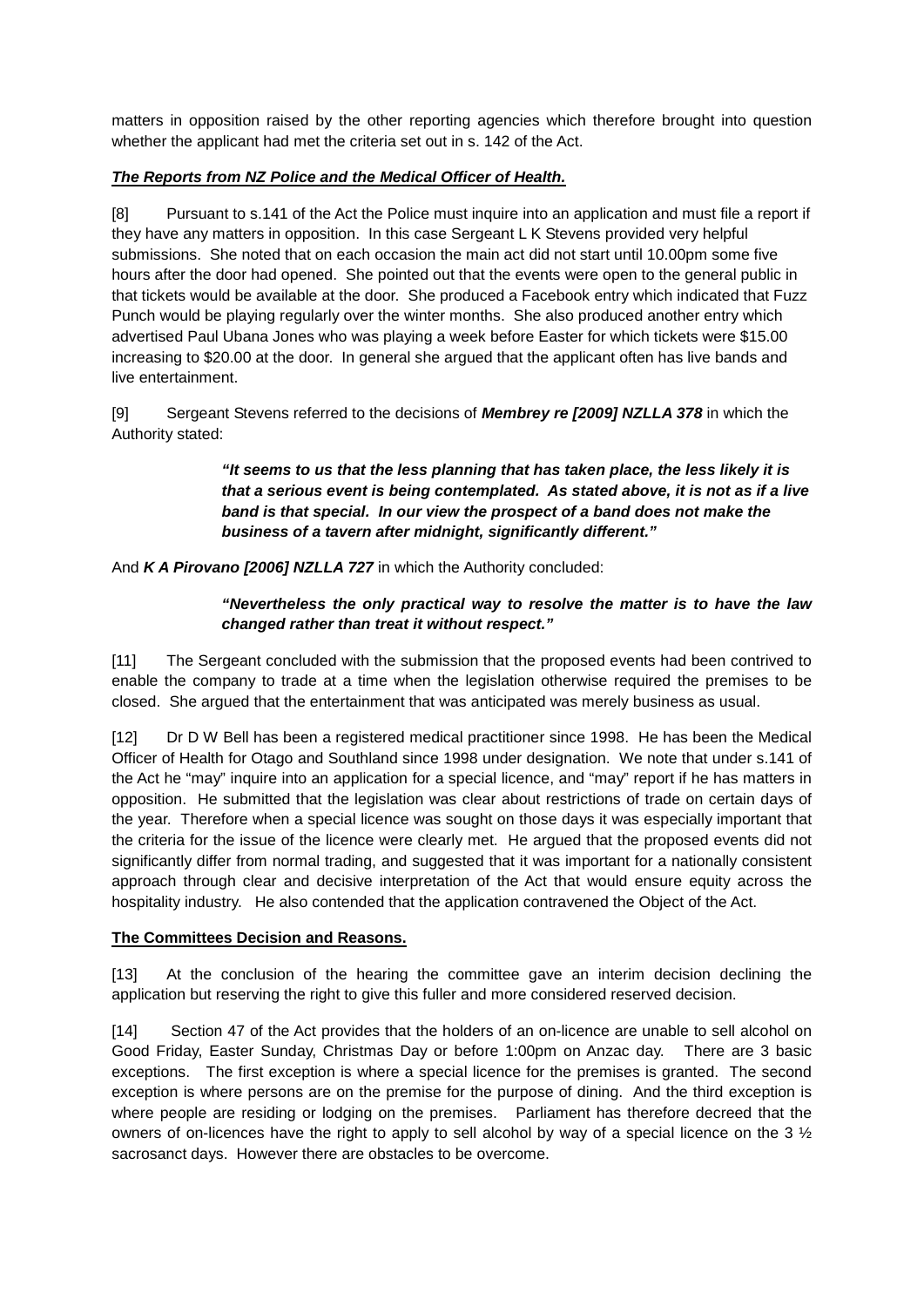[15] Special Licences are referred to in S.22 of the Act. A special licence enables the licensee to sell or supply alcohol to people **who are attending an event** described in the special licence. (Emphasis ours). It is not to be granted to enable people to attend the premises primarily to drink. An event is defined in s.5 of the Act as including an occasion or a gathering. There is no substantive difference between an event under the new Sale and Supply of Alcohol Act 2012, and the previous act. Therefore we must rely on previous case law to assist with the Act's interpretation. Over the years a number of principles and guidelines have been established as follows.

[16] First there must be a genuine event and not something that has been contrived. *Alan Robert Christie v Invercargill Licensing Trust* **LLA PH 1225/2000.** This was a case involving events over Easter. The Authority stated:

*"The principal issue for determination is whether or not persons attending the series of occasion or events at the 'Sugar Shack' were attending a particular occasion or event in terms of s.79(1)(a) of the Act, or they were attending a contrived series of events or occasions, contrived solely for the purpose of enabling a tavern to trade at a time when the legislation otherwise required the premises to be closed."*

[17] Secondly the application must not be a means for a tavern to obtain extended trading hours. In *Bond Street Inn Limited* **1997 NZAR 9** the Authority stated:

## *"We have a firm view as to what the special licence is not intended to cover. It is not intended to be a means for hotels and taverns to obtain extended trading hours at times when the premises would otherwise be required to be closed."*

[18] Thirdly one of the major changes in the new Act is the dramatic shift in decision making from a national to a territorial level. As a consequence is it likely that a degree of national consistency will be lost. There have been cases where local decisions have been made for local circumstances. In **David Alan Thomson LLA 1287/97** the Authority declined to interfere with a local body decision to allow a tavern to trade through to 1.00am on Christmas Day.

[19] It is therefore possible for local decisions to be made to address local needs. But for every case where the Authority has not interfered with a local decision, there are just as many cases where the local decision has been reversed. One of the most significant of those was *Pirovano [2006]*  **NZLLA 727** where the Queenstown Lakes District Licensing Agency had granted 22 special licences to trade over Easter because of "Warbirds over Wanaka", and because Queenstown was a significant tourist destination. All 22 decisions were reversed by the Authority.

[20] Fourthly it is likely that any wholesale relaxation of standards will bring the Act into disrepute, and could in the long term, reflect adversely on the Object of the Act. In *Universal Liquor Limited and anor* **[2003] NZLLA 806** the Authority stated:

*"If all taverns (and off-licences) had the right to trade through Easter then in our view the law restraining trading during that time would inevitably be brought into disrepute. Having a law that has no effect may not physically lead to liquor abuse, but could certainly encourage the public to treat the Act with contempt and disrespect. This in turn would in our view undermine any serious attempts to reduce the abuse of liquor.*

[21] To these principles we would add our own. Whether an event is contrived can often be determined by a number of factors. The following examples are not exhaustive;

(a) The price of entry. The lower the price the more members of the public the applicant appears to be encouraging to attend, and the less the event would merit a licence.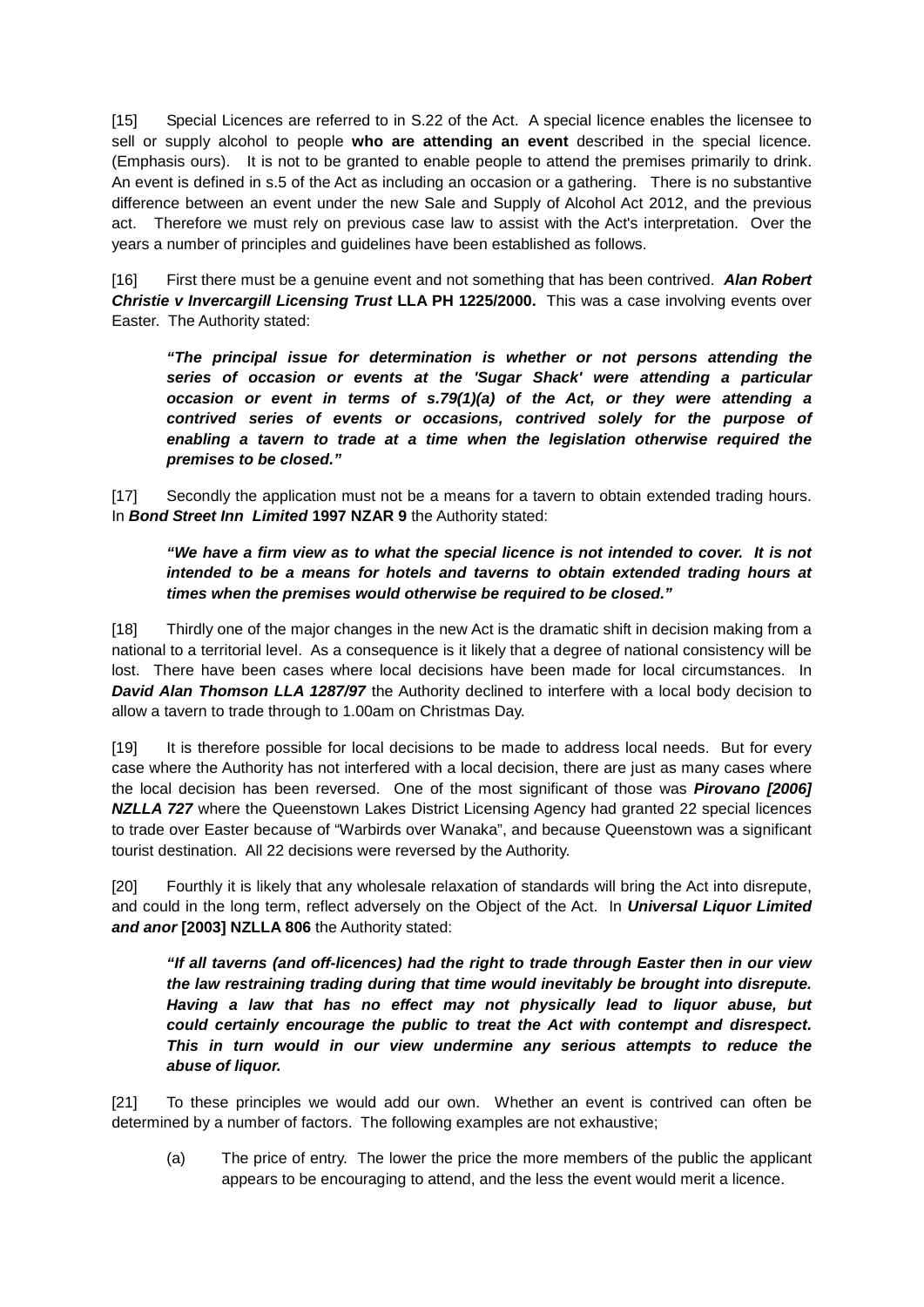- (b) Whether there is some generic factor with the customers (such as guests at a wedding or people with a special interest in the event) or whether it is anticipated that members of the public will attend. (It will be noted that under s.147(1) (h) of the Act a licensing committee may impose a condition excluding members of the public from the premises). If such a condition were imposed the problem would then be enforcement.
- (c) Whether the intrusion into Good Friday and/or Easter Sunday is significant or restrained. In other words whether the applicant seeks to trade for as many hours as possible.
- (d) Whether a reasonable person attending the event would immediately notice a difference between the ambience of the occasion and any other trading day.
- (e) The extent of the planning that has taken place, and the thought that has been given to the way the event is to be run. The less organised the applicant, the more likely that the event has been thought about after the decision has been made to apply for a special licence. Well organised licensees apply early so that any issues can be discussed with the reporting agencies and hopefully resolved well prior to the day of the event.

[22] The criteria to which we must have regard in deciding whether to issue a special licence are set out in S142 of the Act. The relevant conditions in this case are (a) the object of the Act, (b) the nature of the particular event for which the licence is sought and (f) the days on which and the hours during which the applicant proposes to sell alcohol. There are no issues about the applicants' suitability to hold a special licence.

[23] The Act's object is to be found in s.4 of the Act. It states that the sale, supply and consumption of alcohol should be undertaken safely and responsibly, and the harm caused by the excessive or inappropriate consumption of alcohol should be minimised. Given the steps to be undertaken by the licensee, and the provision of food and entertainment, and the applicant's ability to hold similar gatherings apparently without problems, there is no reason to predict that there will be excessive or inappropriate consumption of alcohol. We think that in this case the Act's object has little relevance.

[24] We would have been keen to try and assist the attempt made by this and other licensees to provide hospitality to the many visitors to the area, to help showcase Wanaka, to support the 'Warbirds over Wanaka' festival, and to provide much needed revenue when the summer tourist season comes to a close. It was argued by many that the law was outdated and that the committee had the capacity to interpret and apply the law in a more flexible manner.

[25] However instead of being asked to bend the law in a reasonable way, the effect of the seven applications, was that we were presented with a full assault on the provisions of the new Act. We were literally asked to ignore the Act's restriction on the sale of alcohol on Good Friday and Easter Sunday. While it is true that  $S(2)(a)$  of the Act requires that we act in a reasonable way we are unable to break the law to please licensees. To do what we were asked to do would in our view destroy the Act's integrity. It would enable the people of Wanaka to change the law outside Parliament. The applicants have the right within ten working days to appeal to the licensing authority if dissatisfied with this decision. (S.154 of the Act).

[26] There may be ways of enhancing the 'Warbirds over Wanaka' event, and at the same time giving Wanaka an edge. There would need to be consultation and co-operation with the 'Warbirds over Wanaka' management as well as the agencies. What needs to be considered is whether the licensed premises in Wanaka can become part of the festival. Since the event closes at the airport at